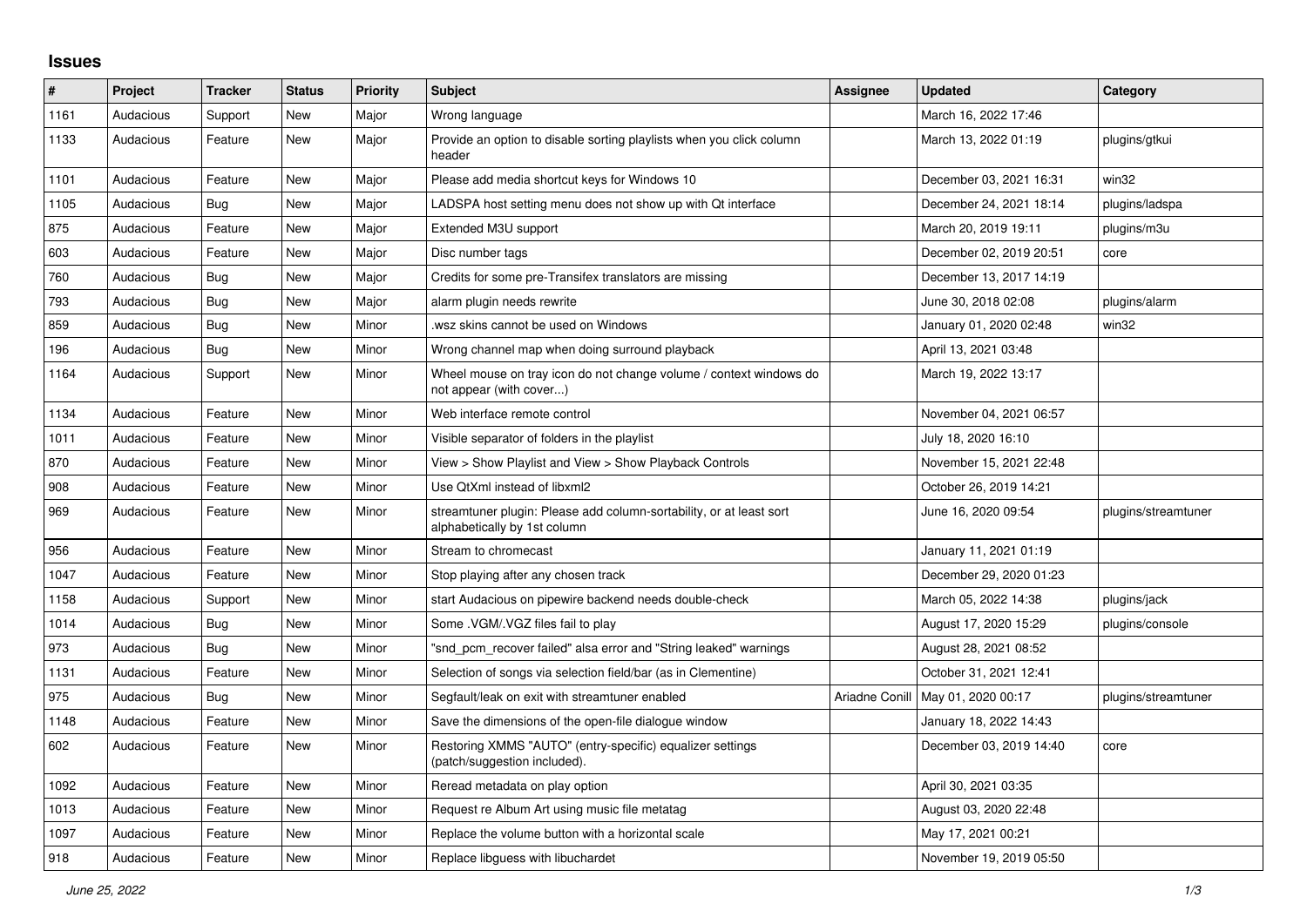| $\vert$ # | Project   | <b>Tracker</b> | <b>Status</b> | <b>Priority</b> | <b>Subject</b>                                                                                                                            | <b>Assignee</b> | <b>Updated</b>           | Category           |
|-----------|-----------|----------------|---------------|-----------------|-------------------------------------------------------------------------------------------------------------------------------------------|-----------------|--------------------------|--------------------|
| 585       | Audacious | Bug            | <b>New</b>    | Minor           | "Remove Unavailable Files" temporarily freezes UI                                                                                         |                 | December 02, 2019 20:51  | core               |
| 909       | Audacious | Feature        | <b>New</b>    | Minor           | remember open/close status of equalizer and equalizer-presets<br>windows                                                                  |                 | April 22, 2020 06:56     | libaudgui          |
| 996       | Audacious | Feature        | <b>New</b>    | Minor           | Refine playlists when searching (search all playlists)                                                                                    |                 | June 16, 2020 09:58      |                    |
| 907       | Audacious | Feature        | <b>New</b>    | Minor           | QtNetwork-based HTTP client                                                                                                               |                 | October 26, 2019 13:41   |                    |
| 1017      | Audacious | Feature        | <b>New</b>    | Minor           | QT Global Hotkeys rework proposal and cross-platform support                                                                              | Domen Mori      | December 07, 2020 04:22  | plugins/hotkey     |
| 1072      | Audacious | Feature        | <b>New</b>    | Minor           | QT AOSD plugin                                                                                                                            |                 | February 17, 2021 21:18  | plugins/aosd       |
| 786       | Audacious | Feature        | <b>New</b>    | Minor           | Port global hotkeys plugin to Windows                                                                                                     |                 | January 04, 2021 21:52   | plugins/hotkey     |
| 1088      | Audacious | Feature        | <b>New</b>    | Minor           | plugin: status icon: ADD option to select tray mouse Middle Click action                                                                  |                 | April 11, 2021 12:05     | plugins/statusicon |
| 429       | Audacious | Feature        | <b>New</b>    | Minor           | Please enable scrobbling to libre.fm in Scrobbler 2.0                                                                                     |                 | September 02, 2019 10:35 | plugins/scrobbler2 |
| 877       | Audacious | Feature        | New           | Minor           | Please add save option to cue playlists (patch included)                                                                                  |                 | March 07, 2019 04:18     | plugins/cue        |
| 1154      | Audacious | Support        | <b>New</b>    | Minor           | Playlist column Headers                                                                                                                   |                 | March 06, 2022 16:06     |                    |
| 913       | Audacious | Feature        | New           | Minor           | Play / create new playlist from selection                                                                                                 |                 | December 02, 2019 20:13  | plugins/qtui       |
| 1170      | Audacious | Feature        | <b>New</b>    | Minor           | Playback mode button                                                                                                                      |                 | April 22, 2022 16:01     |                    |
| 1048      | Audacious | Feature        | <b>New</b>    | Minor           | PipeWire support                                                                                                                          |                 | May 04, 2022 19:36       |                    |
| 1099      | Audacious | Feature        | <b>New</b>    | Minor           | Per-track ReplayGain shouldn't be enabled by default                                                                                      |                 | May 09, 2021 13:41       |                    |
| 924       | Audacious | Feature        | <b>New</b>    | Minor           | Option to replace playlist contents by drag and drop                                                                                      |                 | December 02, 2019 20:15  |                    |
| 51        | Audacious | Feature        | New           | Minor           | Option to inhibit suspend                                                                                                                 |                 | February 13, 2021 09:23  |                    |
| 1153      | Audacious | Feature        | <b>New</b>    | Minor           | Optional sort column for File Created/Modified date and time                                                                              |                 | February 04, 2022 16:00  | libaudgui          |
| 873       | Audacious | Feature        | <b>New</b>    | Minor           | Optionally make "previous track" restart current track                                                                                    |                 | June 08, 2021 22:55      |                    |
| 1160      | Audacious | Feature        | <b>New</b>    | Minor           | Ogg Opus support for streams                                                                                                              |                 | March 11, 2022 18:09     |                    |
| 1142      | Audacious | Feature        | <b>New</b>    | Minor           | MusicBrainz support for CD plugin                                                                                                         |                 | November 20, 2021 21:46  | plugins/cdaudio    |
| 1057      | Audacious | Feature        | <b>New</b>    | Minor           | Matroska (mka) chapter support                                                                                                            |                 | August 27, 2021 22:54    |                    |
| 1093      | Audacious | Feature        | New           | Minor           | Make the Song Dialog (Qt) window wider by default                                                                                         |                 | May 17, 2021 15:36       |                    |
| 993       | Audacious | <b>Bug</b>     | <b>New</b>    | Minor           | Lyrics for streamed content are written to cache but not read.                                                                            |                 | June 07, 2020 13:10      | plugins/lyricwiki  |
| 968       | Audacious | Feature        | <b>New</b>    | Minor           | Loop PSF files at normal loop points during repeat mode                                                                                   |                 | April 16, 2020 03:25     | plugins/psf        |
| 1151      | Audacious | Feature        | <b>New</b>    | Minor           | Load balance XSPF tracks with multiple location URIs                                                                                      |                 | January 28, 2022 19:10   |                    |
| 1071      | Audacious | Feature        | <b>New</b>    | Minor           | Linkage could be improved for packagers.                                                                                                  |                 | March 31, 2021 00:32     |                    |
| 1145      | Audacious | Support        | New           | Minor           | I started to code, I need m-tags support for audacious to tag files<br>witthout tags, and all I need is a (link to a) good documentation* |                 | February 25, 2022 05:01  |                    |
| 1108      | Audacious | Feature        | <b>New</b>    | Minor           | <b>HTTPS support for Windows builds</b>                                                                                                   |                 | December 27, 2021 04:45  | plugins/neon       |
| 1098      | Audacious | Feature        | <b>New</b>    | Minor           | Hide empty Services playlist sub-menu                                                                                                     |                 | May 10, 2021 09:25       | libaudgui          |
| 500       | Audacious | Feature        | <b>New</b>    | Minor           | fullscreen album art                                                                                                                      |                 | April 08, 2020 19:17     |                    |